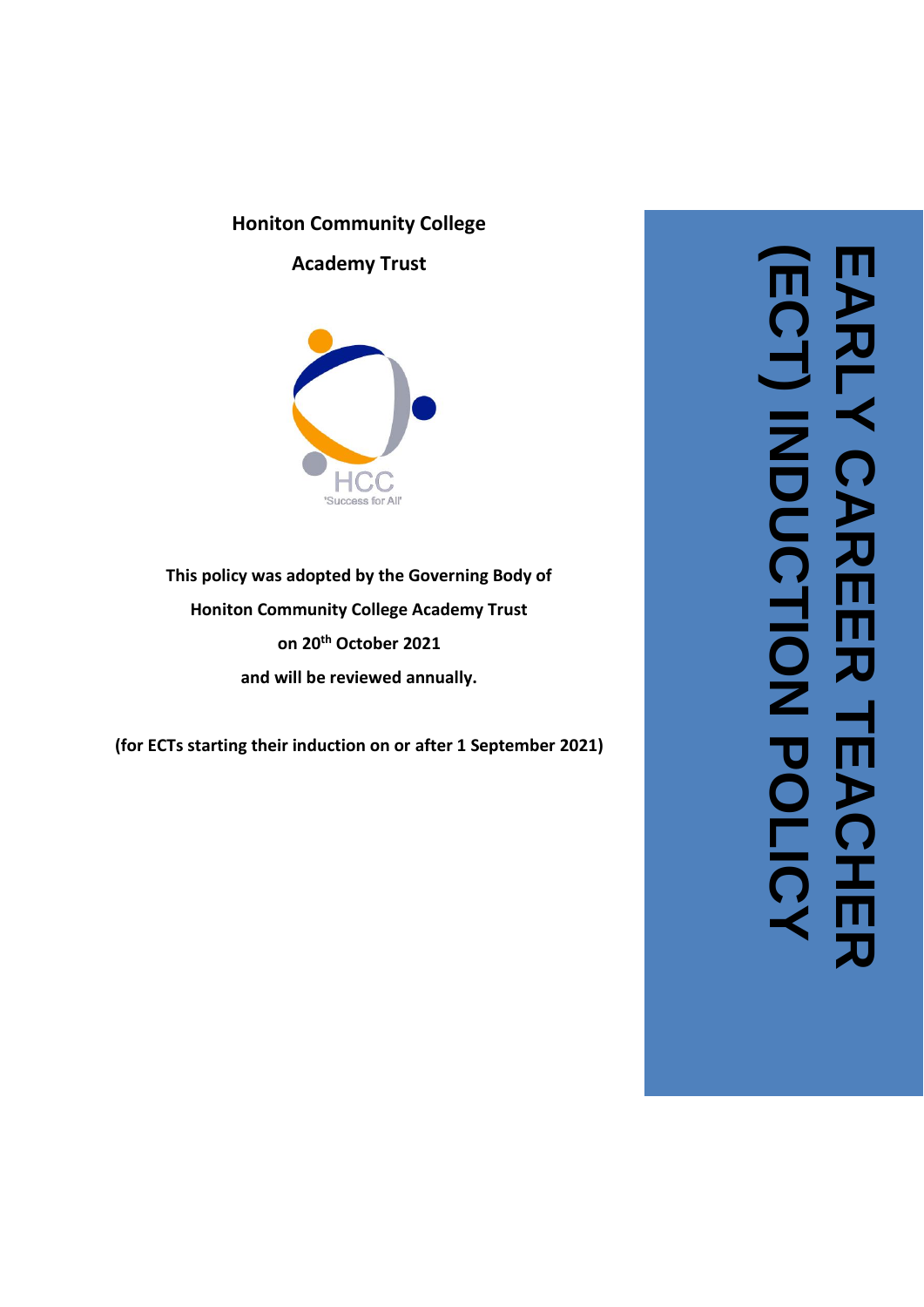# **Contents**

### <span id="page-1-0"></span>**1. Aims**

The school aims to:

- Run an ECT induction programme that meets all of the statutory requirements underpinned by the early career framework (ECF) from 1 September 2021
- ⋗ Provide ECTs with a supportive environment that develops them and equips them with the tools to be effective and successful teachers
- ⋗ Make sure all staff understand their role in the ECT induction programme

# <span id="page-1-1"></span>**2. Newly qualified teacher (NQT) induction transitional arrangements**

This policy applies to ECTs who start their induction **on or after 1 September 2021**.

NQTs who have started but not completed their induction **before 1 September 2021** will continue to follow our NQT induction guidance, which can be found [here.](https://www.gov.uk/government/publications/induction-for-newly-qualified-teachers-nqts) They have until 1 September 2023 to complete their induction within 3 terms (a single academic year) as outlined in previous NQT induction guidance. Where possible, at the discretion of the Principal and appropriate body, we will also provide them with:

- An ECF-based induction for the remainder of the NQT's 1-year induction
- An induction mentor for the remainder of the NQT's 1-year induction

If they don't complete their induction by 1 September 2023, they will be required at this point to switch to the full ECT induction for the remainder of their induction period. Time already spent in induction will count towards the 2-year ECT induction period.

# <span id="page-1-2"></span>**3. Legislation and statutory guidance**

This policy is based on:

- The Department for Education's (DfE's) statutory guidance [Induction for early career teachers](https://www.gov.uk/government/publications/induction-for-early-career-teachers-england)  [\(England\)](https://www.gov.uk/government/publications/induction-for-early-career-teachers-england) from 1 September 2021
- The [Early career framework](https://www.gov.uk/government/collections/early-career-framework-reforms) reforms
- [The Education \(Induction Arrangements for School Teachers\) \(England\) Regulations 2012](http://www.legislation.gov.uk/uksi/2012/1115/contents/made)
- 'The Key for School Leaders' [model policy and examples](https://schoolleaders.thekeysupport.com/policy-expert/staff/early-career-teacher-ect-induction-policy/)

The 'relevant standards' referred to below are the [Teachers' Standards.](https://www.gov.uk/government/publications/teachers-standards)

This policy complies with our funding agreement and articles of association.

# <span id="page-1-3"></span>**4. The ECT induction programme**

The induction programme will be underpinned by the ECF, enabling ECTs to understand and apply the knowledge and skills set out in the ECF.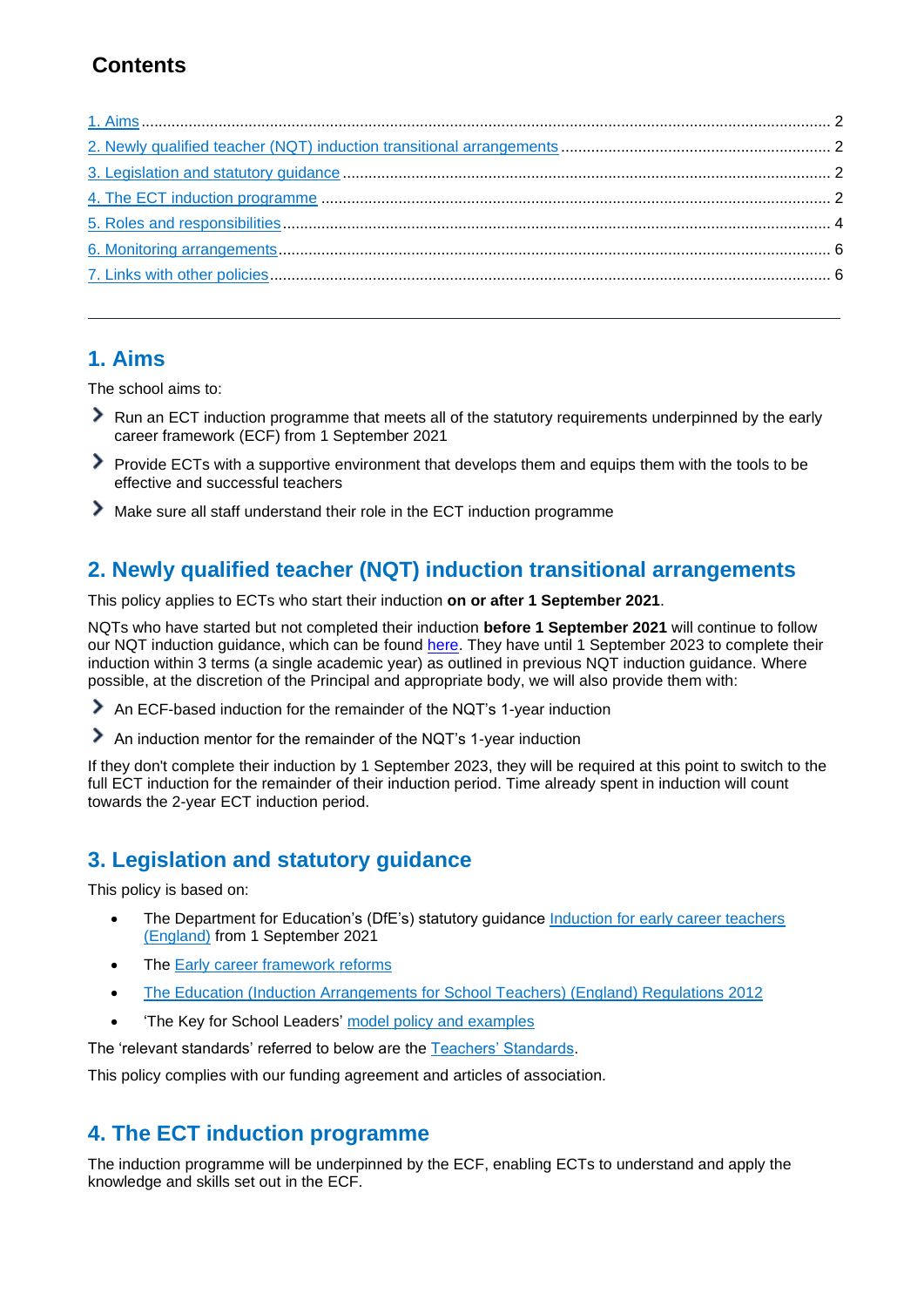Prior to the ECT serving their induction, the Principal and appropriate body must agree that the post is suitable.

For a full-time ECT, the induction period will typically last for 2 academic years. Part-time ECTs will serve a full-time equivalent. Up to one term of continuous employment may count towards completion of the induction period.

The programme is quality assured by **South West Institute for Teaching (SWIFT) - Colyton Teaching School Hub our 'appropriate body' (AB).**

#### **4.1 Posts for induction**

Each ECT will:

- Be provided with the necessary employment tasks, experience and support to enable them to demonstrate satisfactory performance against the relevant standards throughout, and by the end of, the induction period
- Have an appointed induction tutor, who will have qualified teacher status (QTS)
- ⋟ Have an appointed induction mentor, who will have QTS
- ⋗ Have a reduced timetable to allow them to undertake activities in their induction programme; in their first year, this will be no more than 90% of the timetable of our existing teachers on the main pay range, and in their second year, this will be no more than 95% of the timetable of our existing teachers on the main pay range
- ⋟ Regularly teach the same class or classes
- Take part in similar planning, teaching and assessment processes to other teachers working in similar posts
- ⋗ Not be given additional non-teaching responsibilities without appropriate preparation and support
- ⋟ Not have unreasonable demands made upon them
- ≻ Not normally teach outside the age range and/or subjects they have been employed to teach
- ⋗ Not be presented with unreasonably demanding pupil discipline problems on a day-to-day basis

### **4.2 Support for ECTs**

We support ECTs with:

- ⋗ Their designated induction tutor, who will provide day-to-day monitoring and support, and co-ordinate their assessments
- ⋟ Access to the SWIFT ECF full induction programme (external, quality assured CPD)
- ⋗ Their designated induction mentor, who will provide regular structured mentoring sessions and targeted feedback
- Observations of their teaching at regular intervals, and follow-up discussions with prompt and constructive feedback
- Regular professional reviews of their progress, to take place termly (except in terms where formal assessment is held), at which their induction tutor will review objectives and revise them in relation to the relevant standards and their current needs and strengths
- Chances to observe experienced teachers, either within the school or at another school with effective practice

#### **4.3 Assessments of ECT performance**

Formal assessment meetings will take place in the final term of the ECT's first year (term 3) and the final term of their second year (term 6), and will be carried out by the ECT Induction Tutor.

These meetings will be informed by clear and transparent evidence gathered from progress reviews during the preceding assessment period, and drawn from the ECT's work as a teacher and from their induction programme. Copies of the evidence relied on will be provided to the ECT and the appropriate body.

After each formal assessment meeting, a formal assessment report will be completed that clearly shows how the ECT is performing against the relevant standards. The Principal will also recommend to the appropriate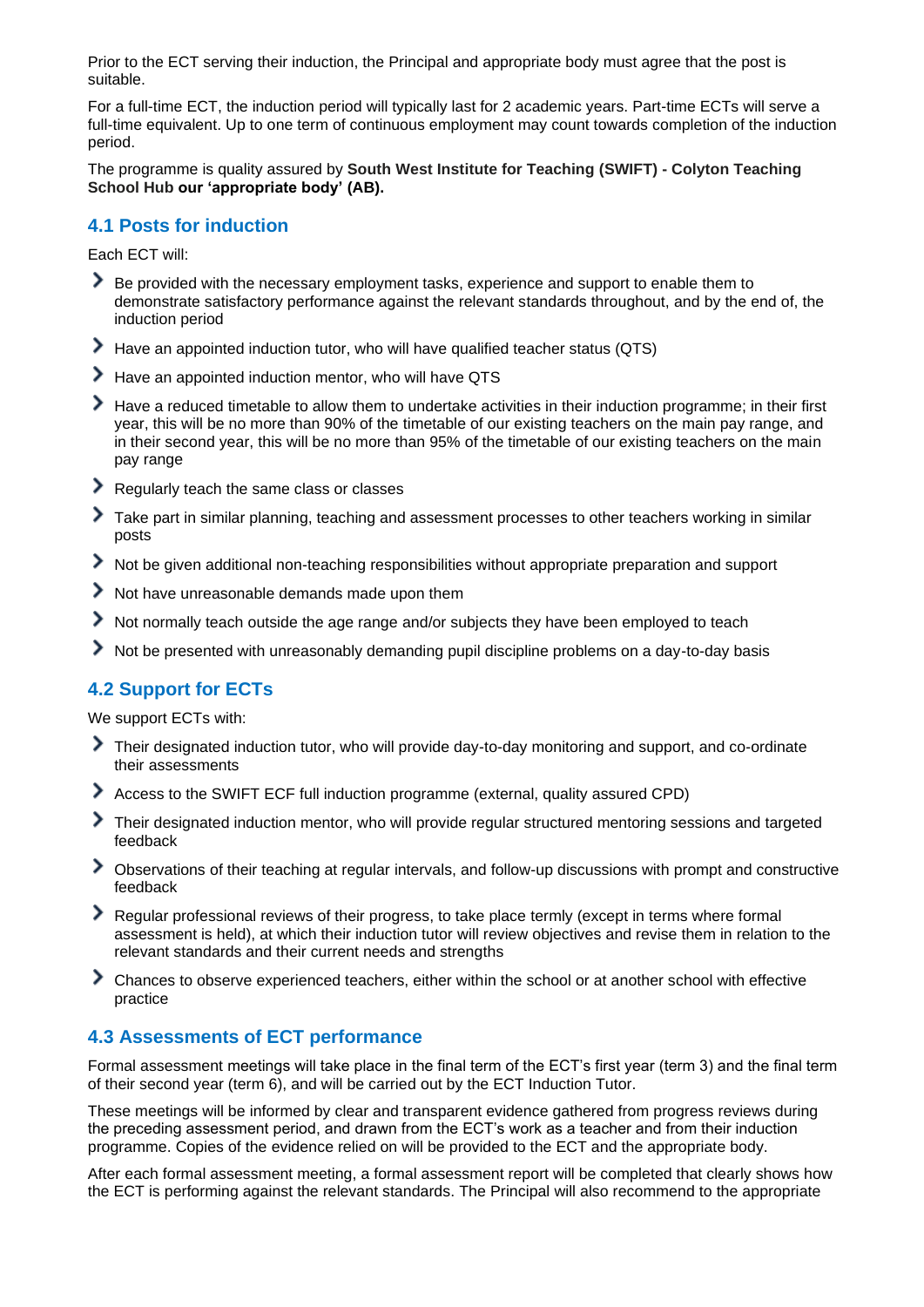body in the final assessment report at the end of the programme as to whether the ECT's performance is satisfactory against the relevant standards.

The ECT will add their own comments, and the formal assessment report will be signed by the Principal, induction tutor and the ECT.

A copy of the formal assessment report will then be sent to the appropriate body. The final assessment report will be sent within 10 working days of the meeting, for the appropriate body to make the final decision on whether the ECT has passed their induction period.

In the event that the ECT leaves this post after completing one term or more but before the next formal assessment would take place, the induction tutor or Principal should complete an interim assessment to ensure that the ECT's progress and performance since the last assessment is captured.

### **4.4 At-risk procedures**

If it becomes clear during a termly progress review or at the first formal assessment point that the ECT is not making sufficient progress, additional monitoring and support measures will be put in place immediately, meaning:

- Areas in which improvement is needed are identified
- ⋟ Appropriate objectives are set to guide the ECT towards satisfactory performance against the relevant standards
- An effective support programme is put in place to help the ECT improve their performance

The progress review record or formal assessment report will be shared with the appropriate body, alongside the support plan, for it to review.

If there are concerns about the ECT's progress during their subsequent progress reviews or formal assessment, as long as it is not the final formal assessment, the induction tutor or Principal will discuss this with the ECT, updating objectives as necessary and revising the support plan for the next assessment period.

# <span id="page-3-0"></span>**5. Roles and responsibilities**

### **5.1 Role of the ECT**

The ECT will:

- Provide evidence that they have QTS and are eligible to start induction
- ⋗ Meet with their induction tutor at the start of the programme to discuss and agree priorities, and keep these under review
- Agree with their induction tutor how best to use their reduced timetable allowance and guarantee engagement with their ECF-based induction
- Provide evidence of their progress against the relevant standards
- Participate fully in the monitoring and development programme
- Participate in scheduled classroom observations, progress reviews and formal assessment meetings
- ⋟ Agree with their induction tutor the start and end dates of the induction period, and the dates of any absences from work during the period
- Keep copies of all assessment reports

#### **When the ECT has any concerns**, they will:

- Raise these with their induction tutor as soon as they can
- ⋟ Consult with their contact at the appropriate body at an early stage if there are difficulties in resolving issues with their induction tutor or within the school

### **5.2 Role of the Principal**

The Principal will:

- Check that the ECT has been awarded QTS and whether they need to serve an induction period
- Agree, in advance of the ECT starting, who will act as the appropriate body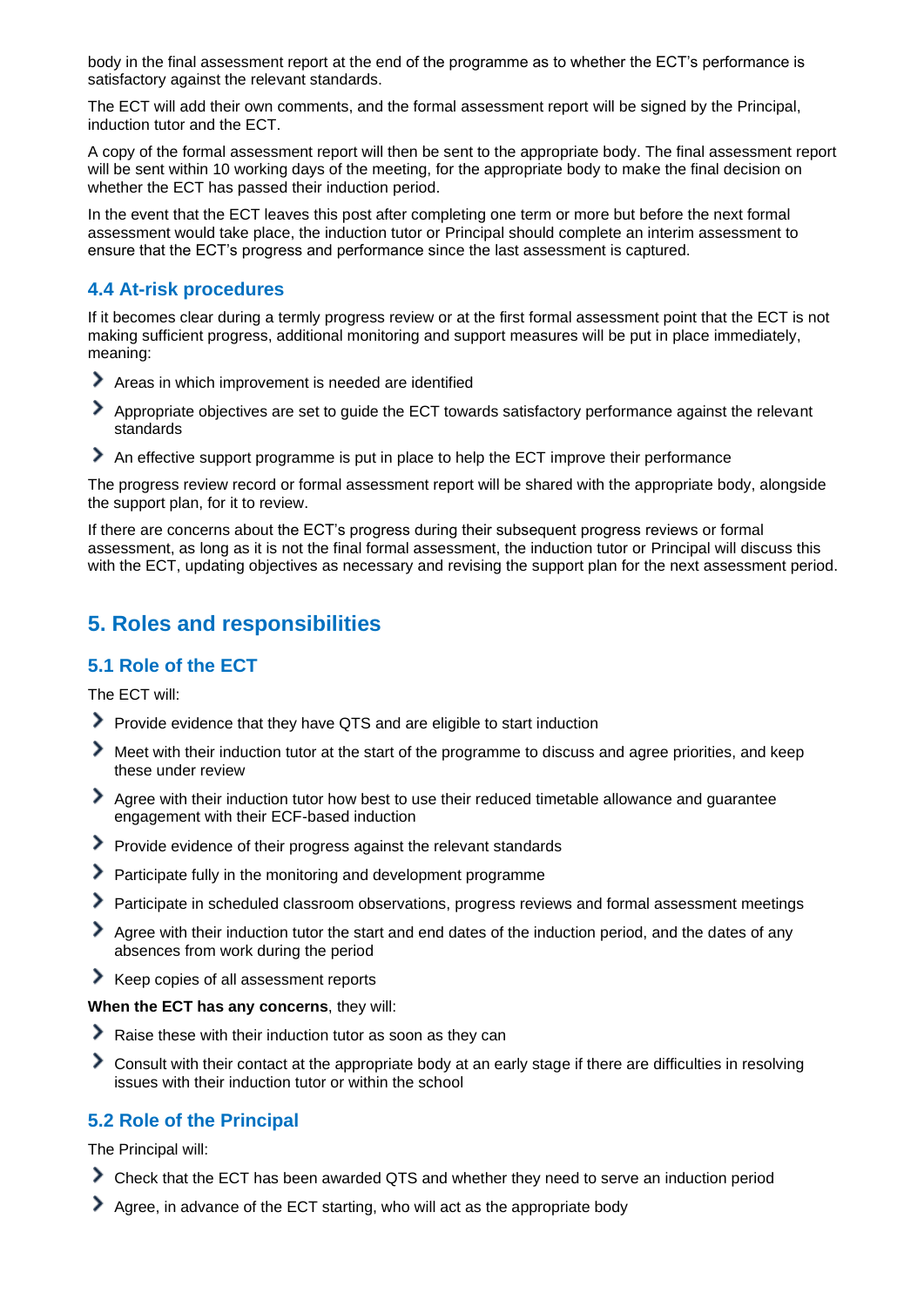- Notify the appropriate body when an ECT is taking up a post and undertaking induction
- ⋗ Make sure the ECT's post is suitable according to statutory guidance (see section 4.1 above)
- ゝ Make sure the induction tutor is appropriately trained and has sufficient time to carry out their role effectively
- ⋗ Make sure the induction mentor is appropriately trained and has sufficient time to carry out their role effectively
- ⋗ Make sure an appropriate ECF-based induction programme is in place
- ≻ Make sure the ECT's progress is reviewed regularly, including through observations and feedback of their teaching
- Make sure that formal assessments are carried out and reports completed and sent to the appropriate body
- ⋗ Maintain and keep accurate records of employment that will count towards the induction period
- ≻ Make sure that all monitoring and record keeping is done in the least burdensome and most streamlined way
- ⋗ Make the governing board aware of the support arrangements in place for the ECT
- ゝ Make a recommendation to the appropriate body on whether the ECT's performance against the relevant standards is satisfactory
- ⋟ Participate in the appropriate body's quality assurance procedures of the induction programmes
- Keep all relevant documentation, evidence and forms on file for 6 years

### **5.3 Role of the induction tutor**

The induction tutor will:

- ⋗ Provide guidance and effective support to the ECT(with the appropriate body where necessary)
- ⋟ Carry out regular progress reviews throughout the induction period
- Undertake 2 formal assessment meetings during the induction period, coordinating input from other colleagues as appropriate
- ⋗ Carry out progress reviews in terms where a formal assessment doesn't occur
- ⋟ Inform the ECT following progress reviews of their progress against the relevant standards, and share records with the ECT, Principal and relevant body
- Inform the ECT during the formal assessment meeting of the judgements to be recorded on their formal assessment record and invite the ECT to add their own comments
- ⋗ Make sure that the ECT's teaching is observed and feedback is provided
- ⋟ Make sure the ECT is aware of how they can raise concerns about their induction programme or their personal progress, both within and outside of the school
- ⋟ Take prompt, appropriate action if the ECT appears to be having difficulties
- ⋟ Make sure that all monitoring and record keeping is done in the least burdensome way, and that ECTs are not asked for any evidence that requires the creation of new work

#### **5.4 Role of the induction mentor**

The induction mentor will:

- Regularly meet with the ECT for structured mentor sessions to provide targeted feedback
- Work with the ECT, and colleagues within the school who are involved in the ECT's induction, to help make sure the ECT receives a high-quality ECF-based programme
- ⋗ Provide, or arrange, effective support – including subject-specific, phase-specific, coaching and/or mentoring
- ⋗ Act promptly and appropriately if the ECT appears to be having difficulties